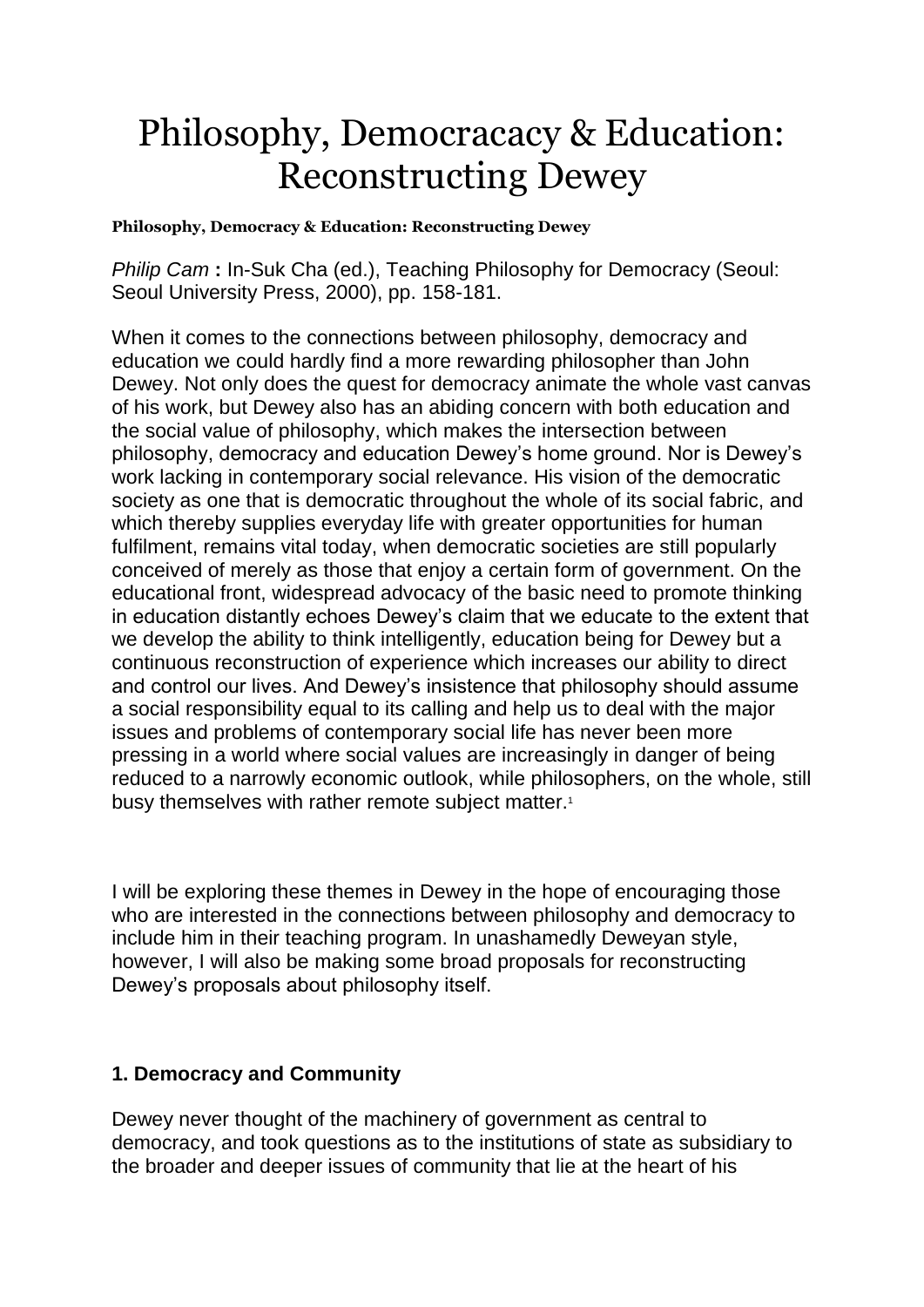conception of a democratic society. Indeed, for Dewey, the idea of democracy is coincident with that of community:

Regarded as an idea, democracy is not an alternative to other principles of associated life. It is the idea of community life itself. . . Wherever there is conjoint activity whose consequences are appreciated as good by all singular persons who partake in it, and where the realization of the good is such as to effect the energetic desire and effort to sustain it in being just because it is a good shared by all, there is in so far a community. The clear consciousness of a communal life, in all its implications, constitutes the idea of democracy.<sup>2</sup>

This means that, as an ideal, democracy is nothing but a projection of those extant patterns of associated life that are characterized by joint and mutual effort which is sustained by common assent and undertaken for the good of all. In short, we can say that, for Dewey, a society is democratic to the extent to which its social institutions and forms of association encourage and sustain community.

Dewey's simple equation of democracy with community can be more carefully delineated in terms of a number of significant characteristics of Deweyan community that make for democracy. As Dewey understands it, community is a way of living in which a group of people is bound together by "mutually interpenetrating" interests, where "each has to refer his own action to that of others, and to consider the action of others to give point and direction to his own".<sup>3</sup> This means that each agent acts in ways that are congruent with the interests of others and which actively reflect and enhance them. As a result, community tends to achieve outcomes that are not only coherent, but maximally inclusive of individual interests as well.

Deweyan community is not authoritarian and hierarchical, with political or social policy made on high, and social and industrial decisions commanded down the line. Change within community is not directed from above, but is communicated in many directions by individuals, and both within and between all manner of social groupings; and reciprocally, as it were, it is shaped by the interests of all those who would feel its effects. This means that the members of a community, as Dewey conceives it, are actively involved in building community, and share responsibility for its growth and development. This is empowering. The constant adjustment of individuals to each other, and of social institutions and arrangements to continuing efforts to be inclusive of the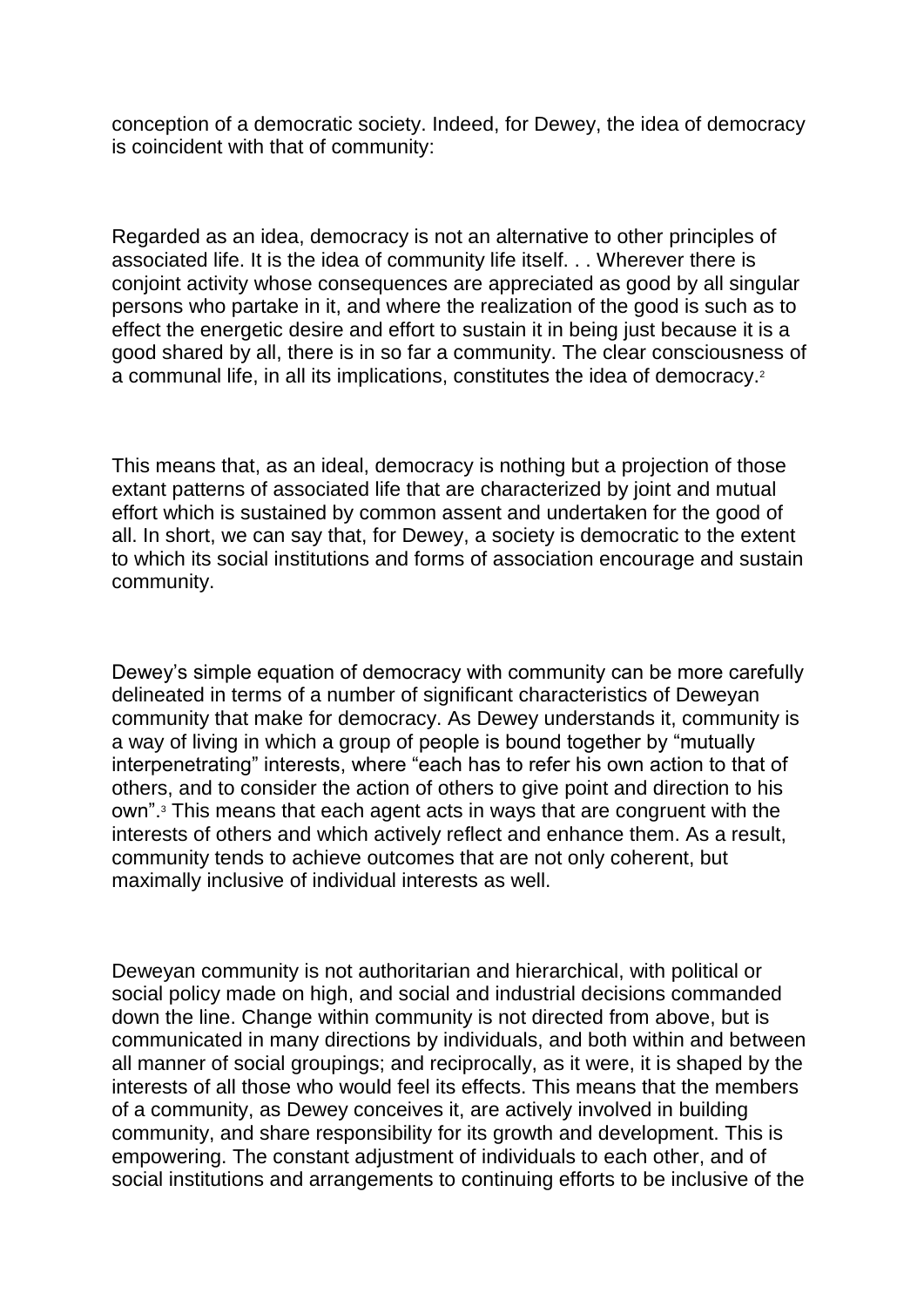interests of all, liberates the powers of the individual. Thereby it provides opportunities for the development of distinctive capacities and individual contributions which themselves are a means to further growth, and it gives force to that tie between freedom and culture which is one of the great promises of democracy.<sup>4</sup>

In Education and Democracy, Dewey identifies two criteria for evaluating social life. These are, first, the extent to which society, within its various groupings, gives conscious expression to common interests rather than to the interests of the few, as well as to a full range of humanly significant interests rather than, say, a small range of narrowly economic ones; and secondly, the degree of free interplay and cooperation between groups, whereby the possibilities of socially cohesive development are enlarged.<sup>5</sup> These criteria essentially gather together the characteristics of community identified above: that is to say, the maximization and cohesion of interests and the creative freedom of open interaction. And they are the same criteria that Dewey goes on to identify with the general conception of democracy:

The first signifies not only more numerous and more varied points of common interest, but greater reliance upon the recognition of mutual interests as a factor in social control. The second means not only freer interaction between social groups . . . but change in social habit–its continuous readjustment through meeting the new situations produced by varied intercourse. And these two traits are precisely what characterize the democratically constituted society.<sup>6</sup>

It should be noted that for Dewey these two broad features of what he calls community are intimately connected to the traditional trio of democratic life: equality, liberty and fraternity. In fact, so far as Dewey is concerned, it is only insofar as these three notions have their grounding in community that they can have other than a sentimental, false and ultimately destructive meaning. Rightly perceived, equality, liberty and fraternity arise out of and are realized in those forms of relationship that constitute community, and so it is only within community that we can understand their concrete identity and effective meaning:

In its just connection with communal experience, fraternity is another name for the consciously appreciated goods which accrue from an association in which all share, and which give direction to the conduct of each. Liberty is that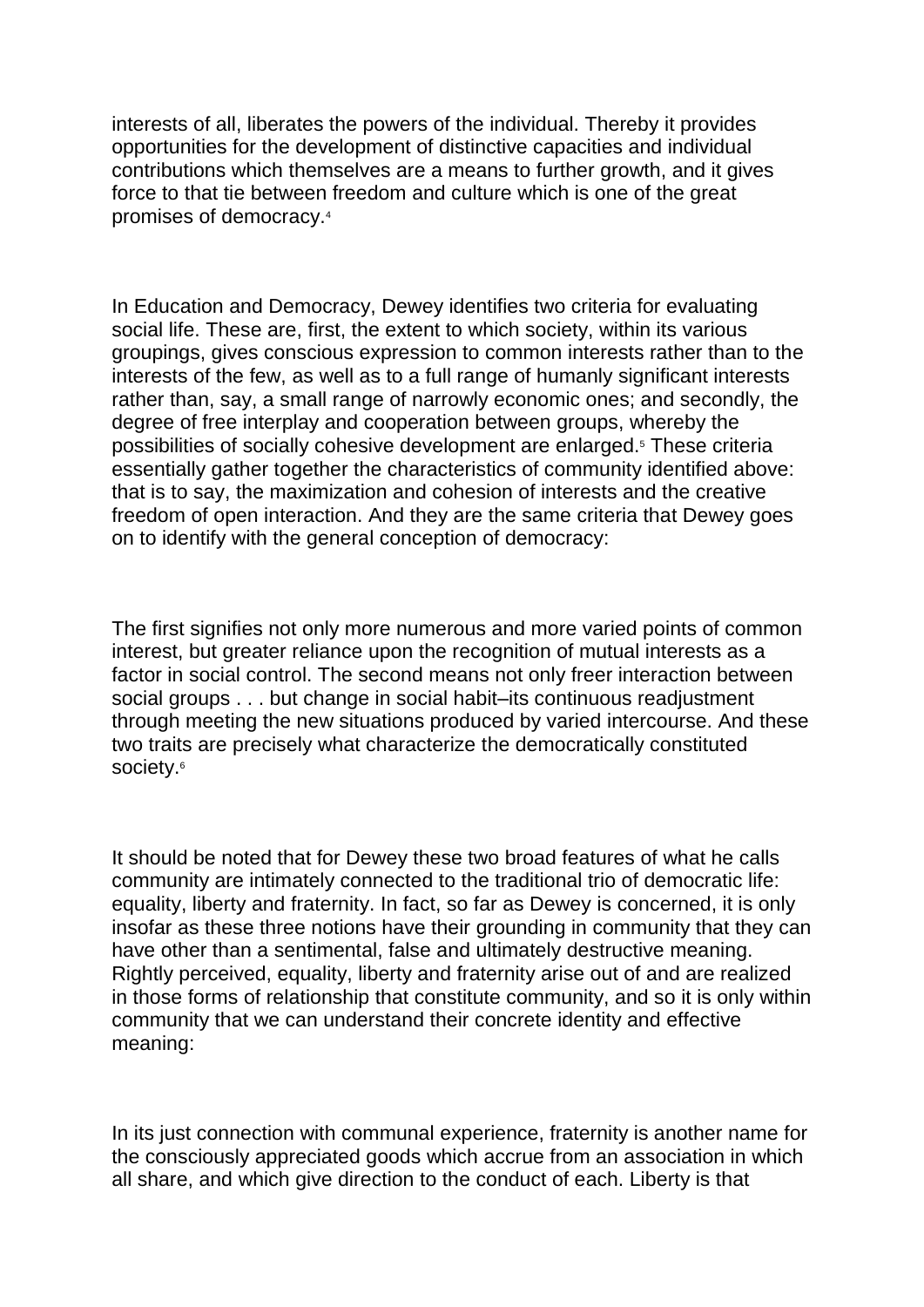secure release and fulfillment of personal potentialities which take place only in rich and manifold association with others: the power to be an individualized self making a distinctive contribution and enjoying in its own way the fruits of association. Equality denotes the unhampered share which each individual member of the community has in the consequences of associated action. . . . Equality does not signify that kind of mathematical or physical equivalence of which any one element may be substituted for another. It denotes effective regard for whatever is distinctive and unique in each, irrespective of physical and psychological inequalities. It is not a natural possession but is a fruit of the community when its action is directed by its character as a community.<sup>7</sup>

Community also involves communication. For Dewey, communal life is not just a matter of associated activity. It involves a consciousness of its consequences on the part of the participants, as well as a shared desire to sustain that activity for those ends. This is consciousness not merely as an individual awareness, but as a "social consciousness" in the sense of joint or mutual knowledge, which effectively implies both community and communication.<sup>8</sup> Dewey insists upon the communal, public nature of knowledge, claiming that communication is indispensable to knowledge, while the idea of "knowledge cooped up in a private consciousness is a myth". This is not only because objective knowledge relies upon record and communication, but also because "only by distribution can . . . knowledge be either obtained or tested".<sup>9</sup> Establishing and maintaining publicly available records, conducting open inquiry into matters of public interest and concern, developing the art of translating complex and technical information into readily intelligible forms, and improving the means of disseminating it widely—these are the kinds of communal and communicative acts that make for informed opinion, and for public consciousness in the sense of joint and common knowledge. For that reason, they are the marks of communication within a community that make for democracy.

In addition to this, Dewey claims that thought itself comes to fruition only through communication and that its realization is most complete when we think together in "face-toface relationships by means of direct give and take" within the communal encounters of dialogue. Thought in its fullness is communal and dialogical, according to Dewey, and only through a desire for personal gain rather than public good is it converted into the private capital of the individual:

The problem of securing diffused and seminal intelligence can be solved only in the degree in which local communal life becomes a reality. Signs and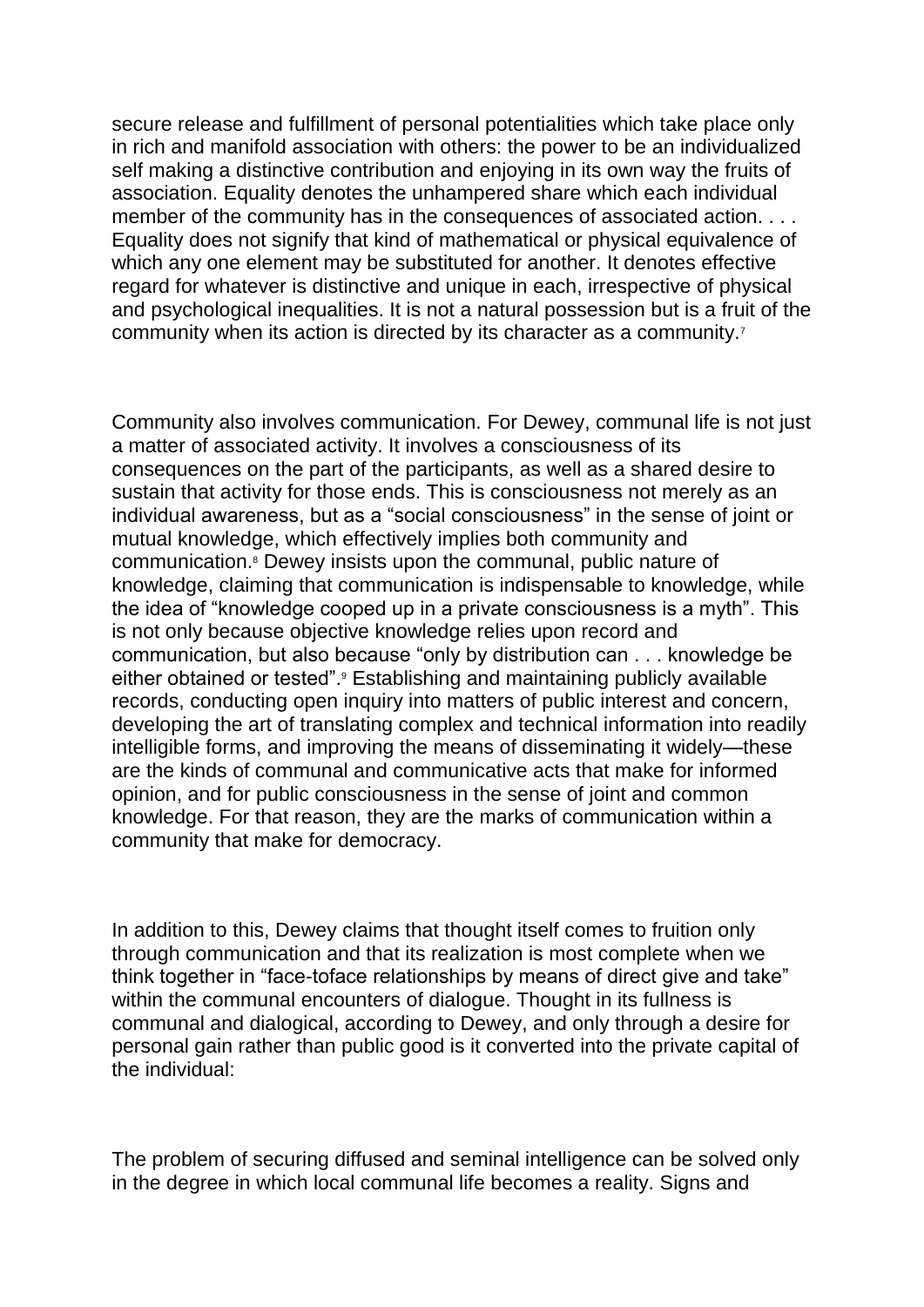symbols, language, are the means of communication by which a fraternally shared experience is ushered in and sustained. But the winged words of conversation in immediate intercourse have a vital import lacking in the fixed and frozen words of written speech. . . Logic in its fulfillment recurs to the primitive sense of the word: dialogue. Ideas which are not communicated, shared, and reborn in expression are but soliloquy, and soliloquy is but broken and imperfect thought. It, like the acquisition of material wealth, marks a diversion of the wealth created by associated endeavor and exchange to private ends. It is more genteel, and it is called more noble. But there is no difference in kind.<sup>10</sup>

We can readily appreciate that thought finds its basis in dialogue when we reflect on the fact that, in everyday contexts—whether in our families or with our friends, in our workplaces or in public life–most of our thinking is undertaken not in isolation, but as part of conjoint activity. Dialogue is the vehicle for thought which carries much of the constructive, reflective and communicative burden of doing things together. In its various phases, it involves such things as stopping what we are doing in order to discuss problems or difficulties (that is, stopping to *think about* what we are doing), dealing with our disagreements, helping each other to interpret the troublesome actions and uncertain intentions of third parties, and helping to give each other guidance in deciding what to do when we are in doubt. As Dewey says, thinking does not occur through spontaneous combustion. It is a response to uncertainty, hesitation or doubt. We begin to think when there is some difficulty to be overcome, a problem to be solved, or questions to be answered, and we feel the need of a resolution.<sup>11</sup> While it is true enough that most of us are given to privately ruminating upon our problems and difficulties to some extent, dialogue is the basic means through which we resolve them.

Dialogue rather than monologue is the natural form of thought. Even when we turn to what Dewey dubs soliloquy, we do not merely keep our thoughts to ourselves. We *address ourselves* in a curious parallel to the actor's asides to an audience. Dewey is right to claim that these private interludes are imperfect. Lacking a proper interlocutor, they are linguistically derivative and incomplete. They beg for a respondent, someone who listens to what is said, and who offers advice or consolation. Little wonder that soliloquy so readily gives way to those even more obviously derivative episodes where we become our own interlocutor and converse inwardly with ourselves.

Finally, in speaking of democracy as community we need to keep in mind the connection that Dewey sees between communication and inquiry. Dewey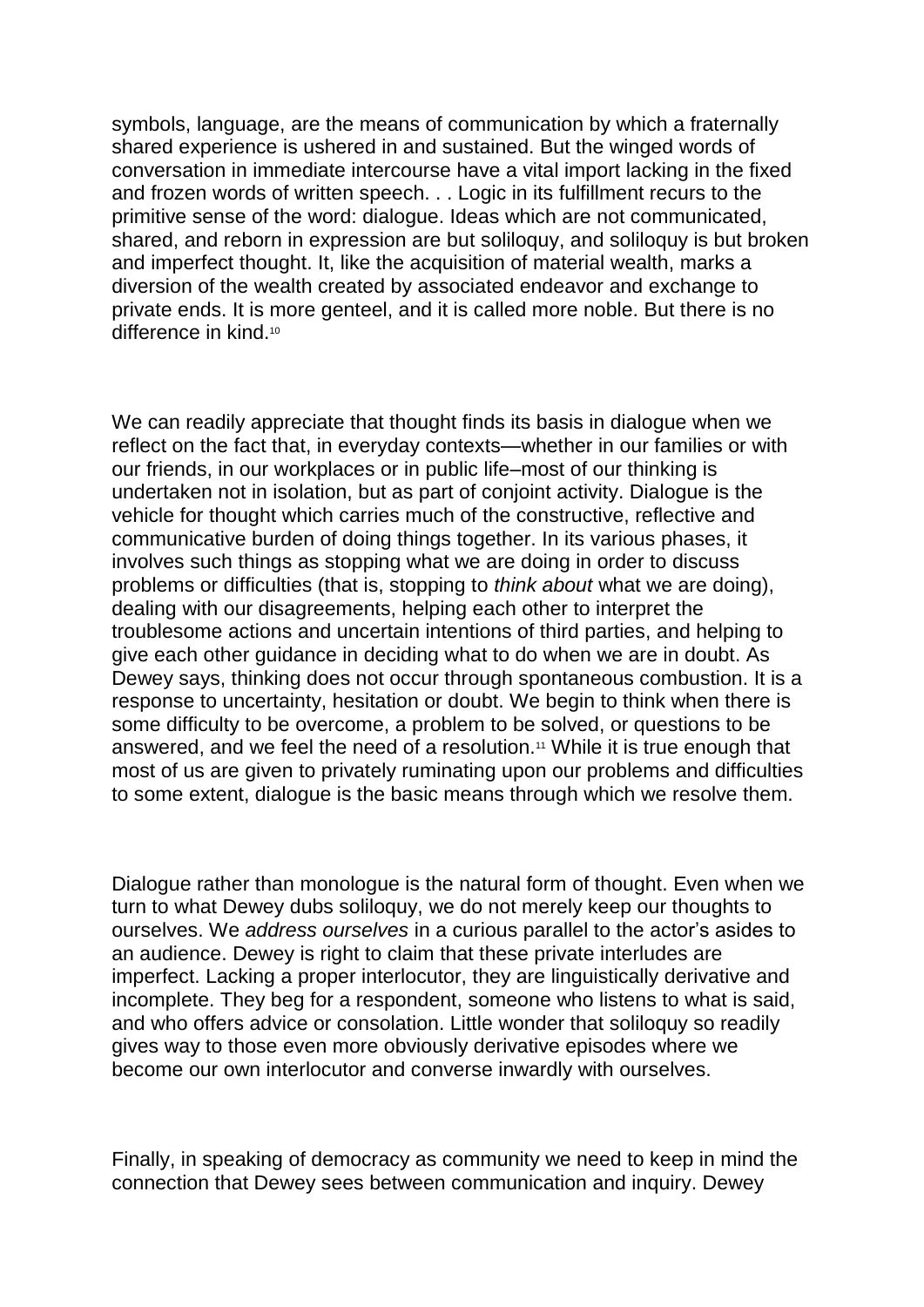conceives of what he calls the "Great Community" as one in which an informed and articulate public has come to enjoy the consequences of associated life in expanding abundance, and it is precisely this Great Community which he envisages as giving robust expression to democracy, understood as "a life of free and enriching communion". Democracy, says Dewey, "will have its consummation when free social inquiry is indissolubly wedded to the art of full and moving communication".<sup>12</sup> The democratic public must be both articulate and informed, and an informed public is only possible when continuous, systematic, and freely conducted social inquiry is carried out and its results are effectively communicated throughout the society at large. Otherwise, says Dewey, "what passes as public opinion will be 'opinion' in its derogatory sense rather than truly public, no matter how widespread the opinion is."<sup>13</sup>

It is important to notice that, as Dewey uses the term 'public' here, a public is something that has to be brought about. The achievement of a public requires an awareness of the arena of our common interests in connection with the multifarious consequences of our interactions. To the extent that we do not recognize our common interests in controlling the consequences of our interactions, but individuals or groups independently seek their own advantage, or to the extent that our interactions are manipulated by powerful interests for private gain, there is no public. In fact, in The Public and its Problems, Dewey was in part lamenting the eclipse of the public. Hence the need for social inquiry and communication. Without them, the public proper cannot be established. "Systematic and continuous inquiry into all the conditions which effect association and their dissemination," says Dewey, "is the precondition of the creation of a true public".<sup>14</sup>

## **2. Democracy and Education**

Since Dewey's social democracy is developed and sustained by those features of community described above, education will be geared to democracy to the extent that it emphasizes such things as open inquiry, dialogue and communication, cooperation, and active participation in a wide range of associated groups. While these are among the direct educational implications of Dewey's conception of democracy, to be sure, it will be useful to explore the connections between democracy and education in greater depth.

Dewey defines education as "that reconstruction or reorganization of experience which adds to the meaning of experience, and which increases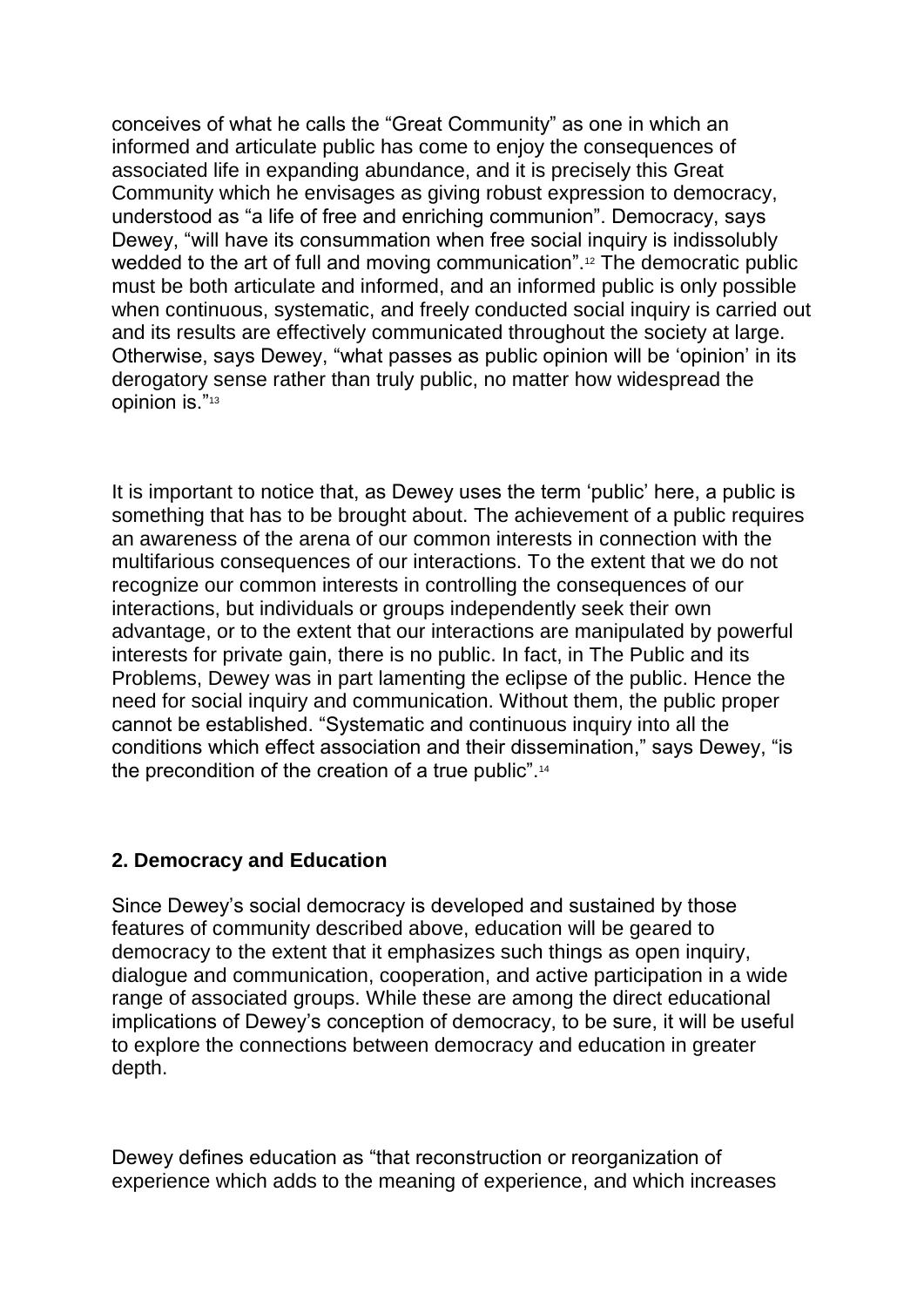ability to direct the course of subsequent experience".15 In a less formal tone, he tells us that education is growth.<sup>16</sup> As a process of reconstruction, education is growth in that it involves an enlargement of the meaning of our experience and of the capacity to take charge of our lives. But education is also growth in terms of its aim. For the aim of education, according to Dewey, is nothing but to enlarge the capacity for further education—to enhance the capacity for growth So education is growth in terms of its ends as well as its means.

Once we put the claim that education is growth together with the equation of democracy with community, we can see that, for Dewey, the relations between democracy and education must come down to those between community and growth. And that is just how Dewey's story goes. His story about the relations between democracy and education is one of community as the provision for abundant growth.

It will be convenient to begin with the necessity of community in the child's early encounters with the use of things. In discussing how experience becomes meaningful, Dewey claims that, contrary to empiricist psychology, we do not acquire meaning through the synthesis of sensory impressions, or anything of the kind. Rather, we attain meaning only as we come to intelligently and intentionally interact with the world around us. And this comes about through our involvement in communicative activities, and particularly through those episodes in which we learn about what Dewey loosely calls the "use of things". Let us look at these connections by means of an example:

If the mother hands the child something needed, the latter must reach for the thing in order to get it. Where there is giving there must be taking. The way the child handles the thing after it is got, the use to which it is put, is surely influenced by the fact that the child has watched the mother. When the child sees the parent looking for something, it is natural for it also to look for the object and to give it over when it finds it, as it was, under other circumstances, to receive it. . . [Such instances show] the part played in the joint activity by the use of things. . . But as a matter of fact, it is the characteristic use to which the thing is put, because of its specific qualities, which supplies the meaning with which it is identified. A chair is a thing which is put to one use; a table, a thing which employed for another purpose; an orange is a thing which costs so much, which is grown in warm climes, which is eaten, and when eaten has an agreeable odour and refreshing taste, etc.17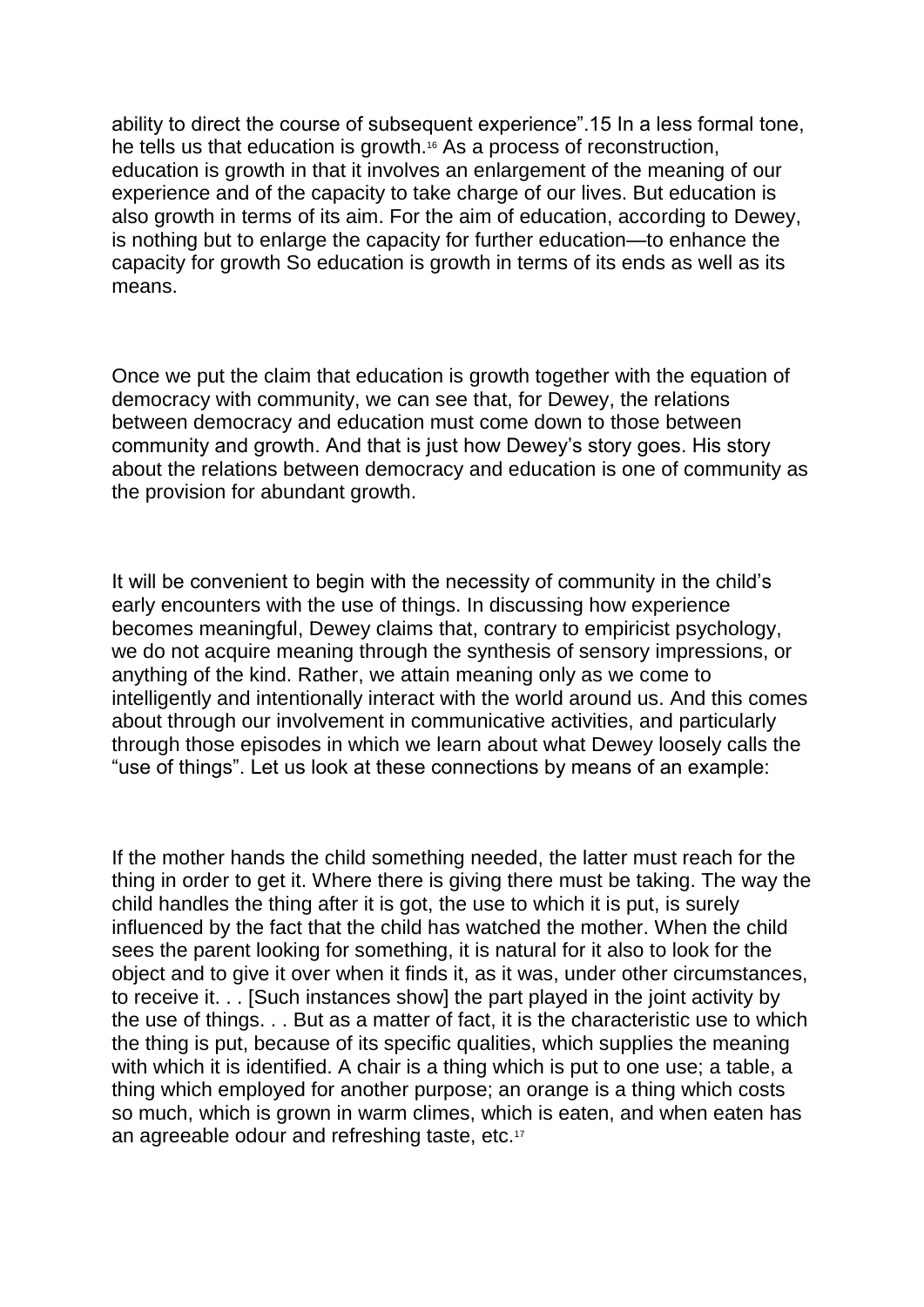In our communicative interactions with children, particularly when we do things with objects and involve the children in the activity, we engage them in the making of meaning. This is how children learn about everything from tables and chairs to oranges and orangutans, as well as about the larger world of human action, and just about everything else. We bring them within the circle of communicative activity. Yet notice how smoothly we move from talking about the acquisition of meaning to speaking of the educative process. By engaging children in the making of meaning, we thereby educate them. And this is because education is the process of making experience meaningful.

For Dewey, all genuinely social acts are communicative, and all communication is educative. "To be a recipient of a communication is to have an enlarged and changed experience."<sup>18</sup> This means that the reconstruction of experience is not, of course, confined to formal education. Formal education is but a deliberately organized part of a continuing process. Meaningful, educative experience permeates our lives to the extent that we are engaged in genuinely communicative, social activity. Yet it is as true today as when Dewey complained about it over eighty years ago, that so much nominally social activity is virtually meaningless, at least for many of its participants. On Dewey's analysis, this is basically because the activity is not communicative, or not even really shared, when those participating in the activity either cannot or do not enter into the enterprise with that common mind, that sense of common purpose, which belongs to community. Dewey's industrial examples may be a little dated in some respects, but they are still make the point very clear:

A pin may pass in the course of its manufacture through the hands of many persons. But each may do his part without knowing what the others do or without any reference to what they do; each may operate simply for the sake of a separate result–his own pay. There is, in this case, no common consequence to which the several acts are referred, and hence no genuine intercourse or association, in spite of juxtaposition, and in spite of the fact that their respective doings contribute to a single outcome. But if each views the consequences of his own acts as having a bearing upon what others are doing and takes into account the consequences of their behaviour upon himself, then there is a common mind; a common intent in behaviour. There is an understanding set up between the different contributors; and this common understanding controls the action of each.<sup>19</sup>

The mere contrivance of coordinated effort, without a shared sense of purpose among the participants, is socially unintelligent and humanly unrewarding. In a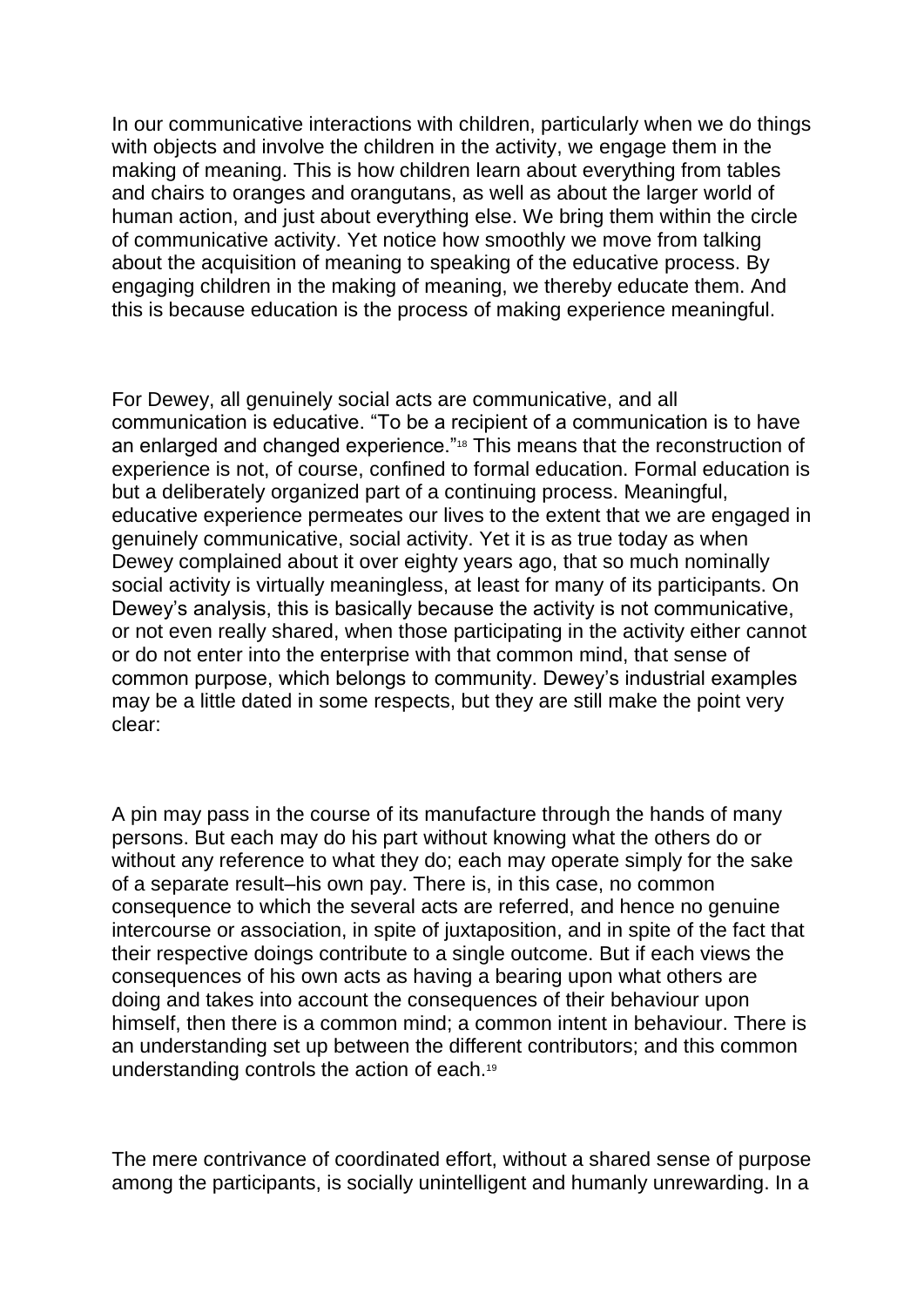word, it lacks the virtues of community. By contrast, when there is Deweyan communication, so that the members of a group operate under a common understanding, joint activity becomes genuinely social and meaningful. It comes within community.

By now the connections between growth and community—between education and democracy—have begun to surface. Community is a rich mixture of communication and activity directed towards common and interconnected interests, and hence it provides fertile ground for the growth of meaningful experience and of our capacity to direct its onward course. Just because community is such a rich source of growth, it is abundantly educational. And given that democracy is founded upon community, democracy shows itself to be a deeply educational form of life. Here again is Dewey:

[Democracy] is primarily a mode of associated living, of conjoint communicated experience. The extension in space of the number of individuals who participate in an interest so that each has to refer his own action to that of others, and to consider the action of others to give point and direction to his own, is equivalent to the breaking down of class, race, and national territory which kept men from perceiving the full import of their activity. These more numerous and varied points of contact denote a greater diversity of stimuli to which an individual has to respond; they consequently put a premium on variation in his action. They secure a liberation of powers which remain suppressed as long as the incitations to action are partial, as they must be in a group which in its exclusiveness shuts out many interests.<sup>20</sup>

We are now back in familiar territory, in that promised land of an ever broadening community of interest and a fuller and freer interplay that liberates our powers. Yet now we can see that democratic growth, the expansion of "conjoint communicated experience," is the very process of education itself. From the viewpoint of process, democracy is education, in that the life of community is, above all others, the life of abundant and continuing growth in meaningful experience.

It makes little difference if we view this matter in terms of ends rather than means. Once we see the aim of education as the capacity for continuing growth, and ask what social arrangements would best answer to this aim, then we see that "this idea cannot be applied to *all* the members of society except where intercourse of man with man is mutual, and except where there is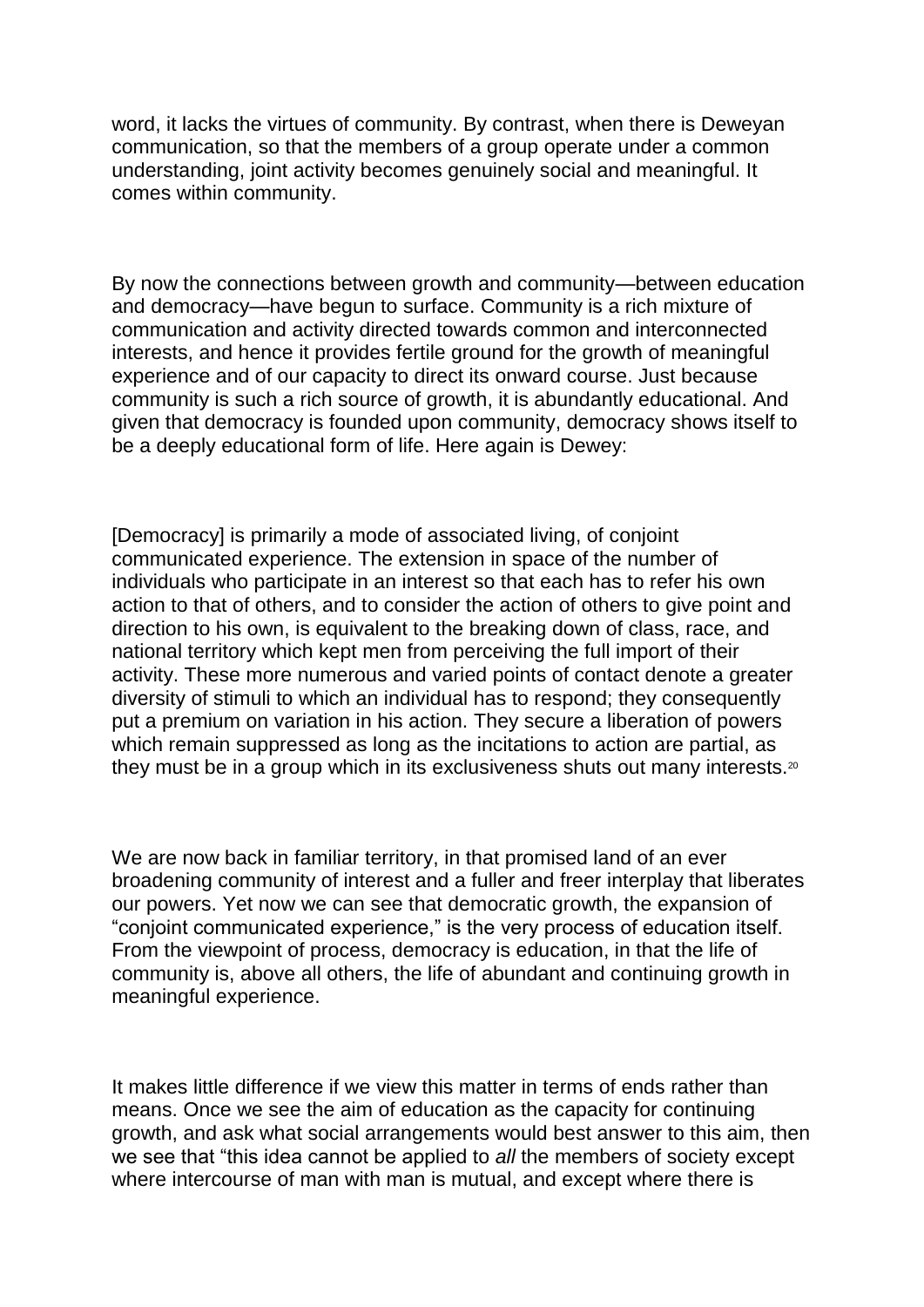adequate provision for the reconstruction of social habits and institutions by means of wide stimulation arising from equitably distributed interests. And this means a democratic society."<sup>21</sup> Only those social arrangements which provide for free association, open communication, active inquiry, and unfettered social participation by all, could fulfil the aim of continuing growth—and only then provided that the society's established institutions are sufficiently flexible to respond to the many and continuous needs for change. To repeat, it is community which provides the basis for a continuing capacity for growth; and this is equivalent to saying that the aim of education finds its fulfilment in democracy.

In continuing the discussion about democracy and education, or community and growth, I would like to say something about the importance of inquiry in community, particularly as it relates to formal education. Dewey says that the move to democracy represents "the will to substitute the method of discussion for the method of coercion" in settling differences of opinion, but that this method has not yet run deep.<sup>22</sup> While some such substitution has taken effect in political decision-making in many parts of the world, it has made relatively little gains in the home, school, or workplace, where authority and coercion still tend to reign. Speaking to Americans against the grim backdrop of fascism and totalitarianism and under the darkening skies of impending war in Europe, Dewey warns that conflict over democracy begins at home, within our own attitudes and institutions. In the end, this conflict "can be won only by extending the application of democratic methods, methods of consultation, persuasion, negotiation, communication, cooperative intelligence, in the task of making our own politics, industry, education, our culture generally, a servant and an evolving manifestation of democratic ideas".<sup>23</sup>

Dewey sees continuity between these methods and those of science. Democratic decision-making, as he conceives of it, strives for a consensus through free-ranging inquiry into our different points of view. It seeks the relevant facts, employs publicly conspicuous processes, communicates its findings, and is always prepared to submit its working results to the challenge of further experience:

It is of the nature of science not so much to tolerate as to welcome diversity of opinion, while it insists that inquiry brings the evidence of observed facts to bear to effect a consensus of conclusions–and even then to hold the conclusion subject to what is ascertained and made public in further new inquiries. I would not claim that any existing democracy has ever made complete or adequate use of scientific method in deciding upon its policies.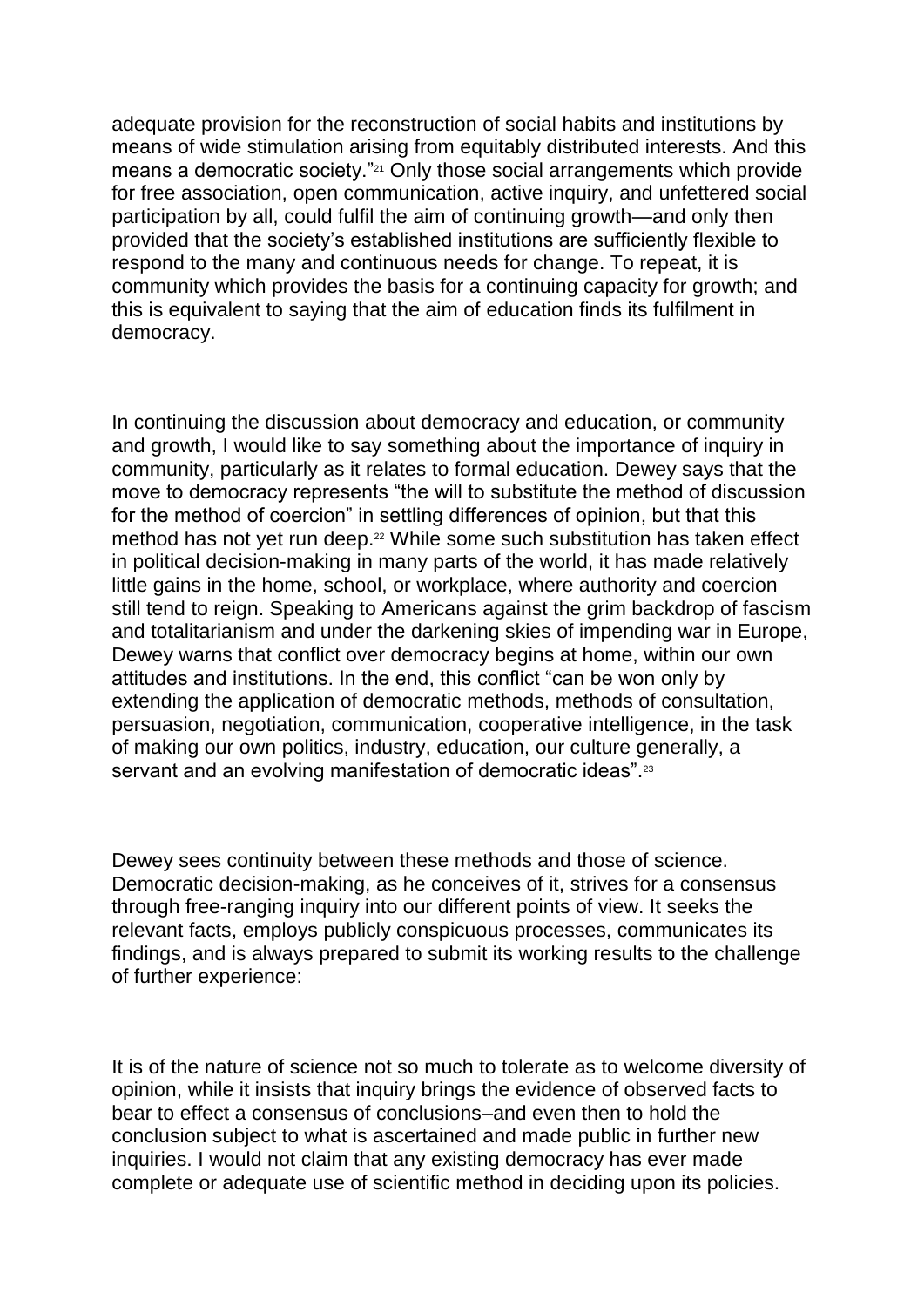But freedom of inquiry, toleration of diverse views, freedom of communication, the distribution of what is found out to every individual as the ultimate intellectual consumer, are involved in the democratic as in the scientific method.<sup>24</sup>

Dewey traces the development of democracy to changes in our social and material circumstances resulting from the growth of science and technology; and, in arguing for the adaptation of scientific method to the problems of social life, he sees us as finally being able to throw off the shackles of the prescientific world view in which most of our social thinking is still confined.<sup>25</sup> In the handy phrase that Charles Sanders Peirce used to characterize the scientific community, Dewey's democratic community is very much envisaged as a community of inquiry.

Dewey particularly laments the fact that the methods of democracy are so sadly lacking where they are most in need of being taught—in the school education system:

That the schools have mostly been given to imparting information readymade, along with teaching the tools of literacy, cannot be denied. The methods used in acquiring such information are not those which develop skill in inquiry and in test of opinions. On the contrary, they are positively hostile to it. They tend to dull native curiosity, and to load powers of observation and experimentation with such a mass of unrelated material that they do not operate as effectively as they do in many an illiterate person. The problem of the common schools in a democracy has reached only its first stage when they are provided for everybody. Until what shall be taught and how it is taught is settled upon the basis of formation of the scientific attitude, the so-called educational work of schools is a dangerously hit-and-miss affair as far as democracy is concerned.<sup>26</sup>

One might see Dewey as having a scientistic attitude to the problems of social life, and as here advocating the development of a corresponding outlook in school education. Yet this would be to mistake pragmatism for scientism. Roughly, the mistake would be to conflate the claim that we should look to the consequences of our ideas in judging their meaning or their worth with the view that the established sciences provide the measure of all meaning and value. Rather than embracing a narrow scientism, Dewey is warning us of the dangers of the manipulation of public opinion by media propaganda, and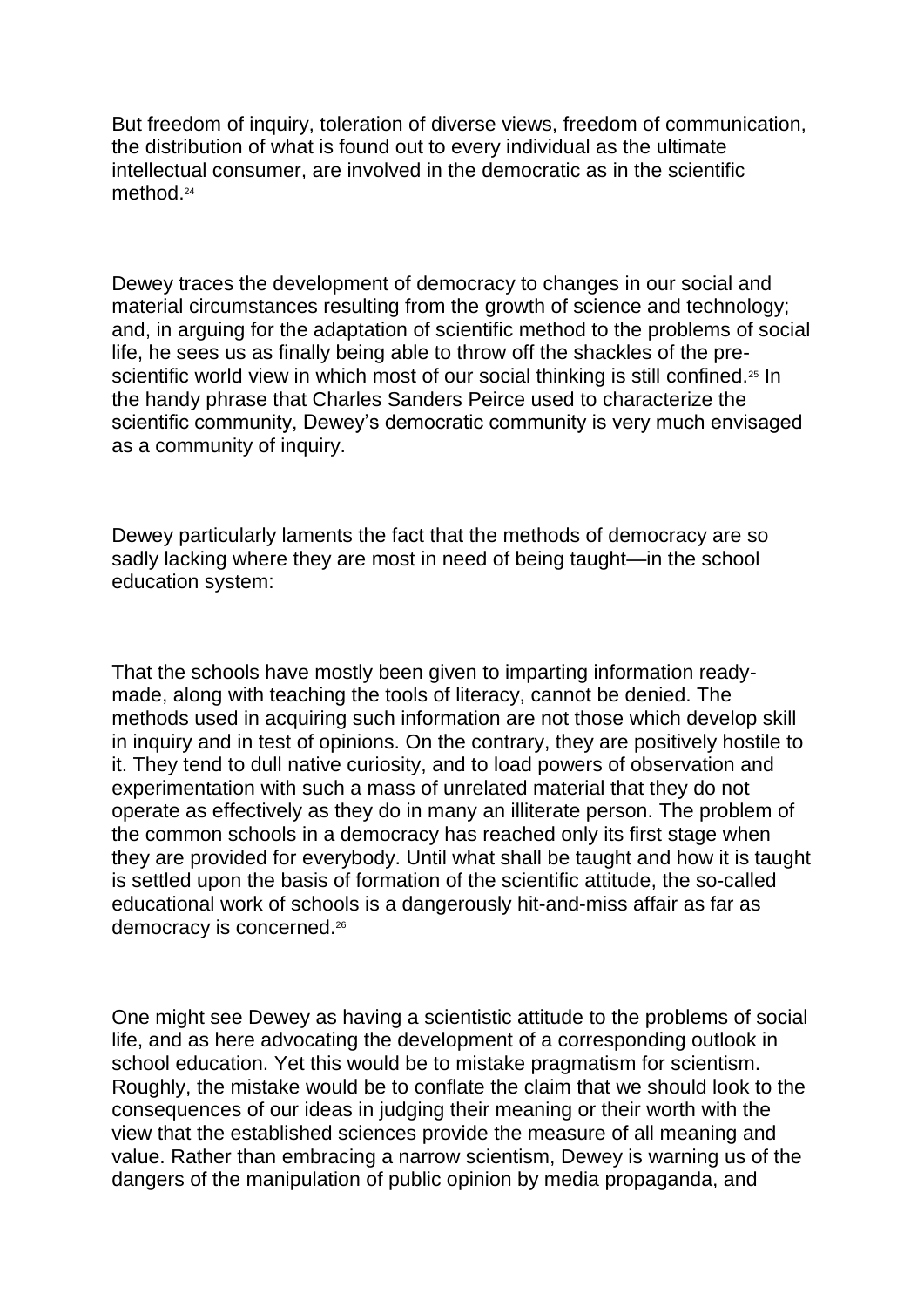reminding us of the influence on belief, attitude, and action of unargued authority, unthinking habit, unreflective sentiment, and sectional bias. And he is admonishing us to develop, through school education, a critical, inquiring and reflective citizenry, that is willing to suspend judgment, to put evidence before personal preference, and to treat ideas as hypotheses to be tested in experience rather than to be treated as dogma that it would be heretical or perfidious to question.

Dewey presents education and democracy as two sides of a golden coin. If this is to be more than a glowing vision, we need to see what its consequences might be for thinking about our own poor versions of community and our work-a-day educational institutions. If we believe that our educational institutions should not help merely to perpetuate existing social conditions, but should be a means of making them more democratic, then they must not be places where students are weighed down by the legacy of the past or indoctrinated with prevailing attitudes, beliefs and values. Instead, as Dewey says, we should establish in our schools "a projection in type of the society that we should like to realize, and by forming minds in accord with it gradually modify the larger and more recalcitrant features of adult society". Insofar as we are talking about a projection of the democratic society, this means that we need to turn our schools into communities, in Dewey's sense. Among other things, this would require that we foster communication among our students instead of isolating them from one another; that we engage them in open inquiry rather than simply teaching them by authority; that classroom activity and school life should expand students' interests by building upon them; that schooling should build on cooperation and reciprocity of interest rather than focusing upon competition and social division; and that many and varied forms of association should be developed within the school, and between the school and the wider community, so as to enable children in groups and as individuals to develop socially intelligent attitudes and approaches to one another. In sum, we should do all that we can to turn schools into communities through which we can liberate the powers of those that inhabit them and develop their capacities for growth. If Dewey is right, then schools must practice the virtues of community if they are to project democracy and to provide the society at large with better prospects for progress in that direction.

## **3. Philosophy, Democracy and Education**

So far we have been exploring Dewey's conceptions of democracy and education through their connections with his notion of community. By this means, I have tried to persuade you that we ought to aspire to democratic forms of life because they maximize the prospects of growth. If we want rich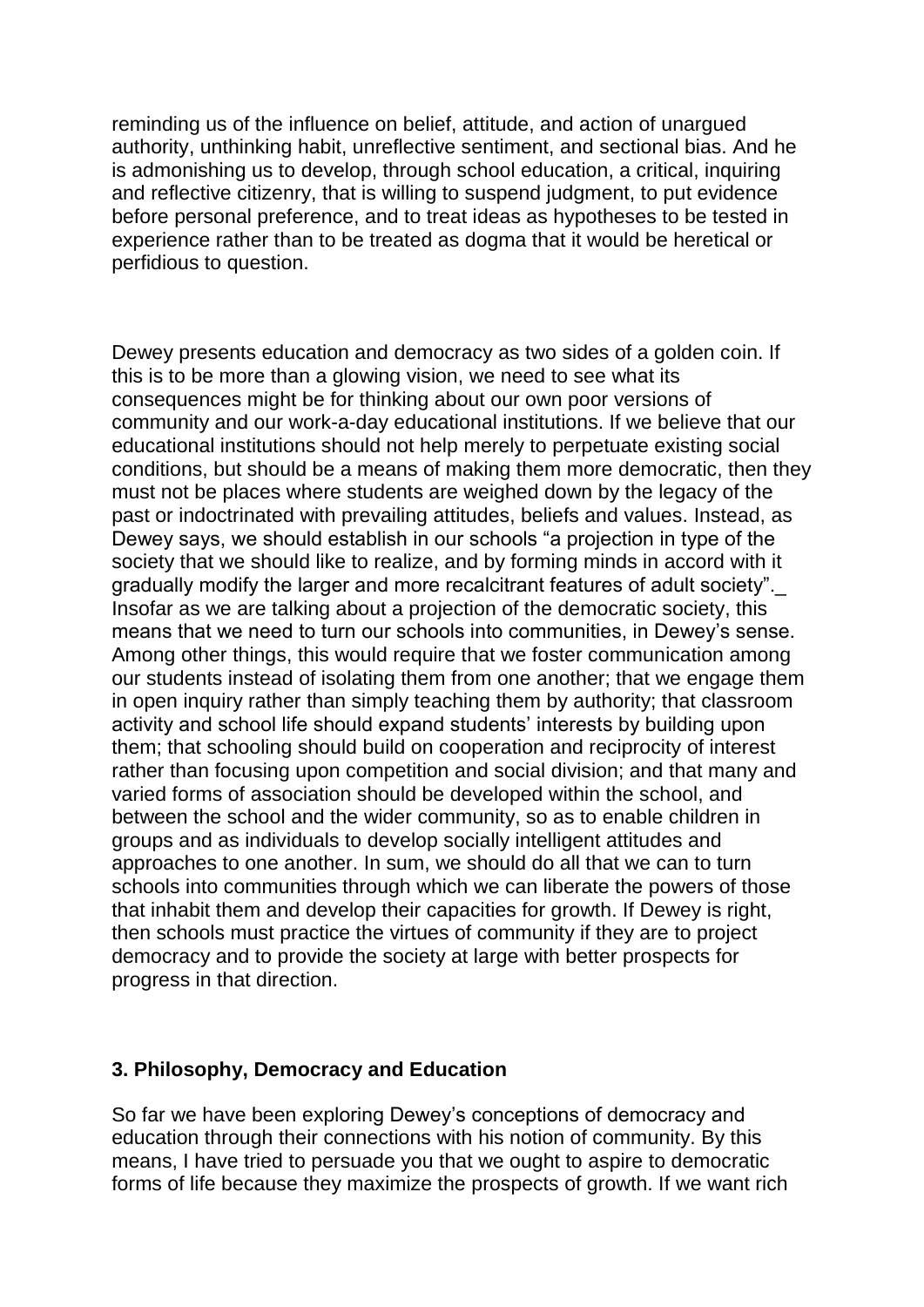and fulfilling lives, lives that are meaningful and continue to grow, and if we want such lives not only for ourselves, but for all of our fellows, then we should march toward democracy under the banner of community.

It is finally time to ask what contribution philosophy may make to the pursuit of this democracy.<sup>28</sup> In the previous section I made the connection between what Dewey calls the "method of democracy" and scientific inquiry, and noted Dewey's call for the development of a corresponding attitude as an organizing principle in school education. In this section, I proceed to draw attention to the connections that Dewey makes between this inquiring outlook and the need for a practically-minded philosophy, and go on to suggest that we can carry Dewey's project forward by making philosophical inquiry an active ingredient in daily life. The kind of thing that I have in mind is best exemplified by recent attempts to set up communities of philosophical inquiry in our schools and classrooms. Another move would be to establish more inclusive forums for cultural dialogue in our communities, and across ethnic and sectarian divides. To the extent that such developments would add to the meaning of experience within community, philosophy would become both broadly educational and truly public. This would make philosophy continuous with both the means and the ends of democracy.

Dewey says that "the distinctive office, problems and subject matter of philosophy grow out of stresses and strains in the community life in which a given form of philosophy arises".<sup>29</sup> Yet philosophy does not merely mirror the conditions from which it springs. It is also creative and socially transforming. Its pronouncements are "prophecies rather than records"; it is more concerned with the possibilities of meaning than with truth. Dewey sums this up rather grandly by saying that, while philosophy is "a conversion of such culture as exists into consciousness . . . this conversion is itself a further movement of civilization".<sup>30</sup>

This means that philosophy has deep historical and theoretical connections with education. Insofar as movements in civilization embody modifications of mental and moral attitudes, which it is the business of education to promote, and in as much as philosophy is "an explicit formulation of the problems of the formation of right mental and moral habitudes in respect to the difficulties of contemporary social life," philosophy becomes but "the theory of education in its most general phases" and the "reconstruction of philosophy, of education, and of social ideals and methods thus go hand in hand".<sup>31</sup>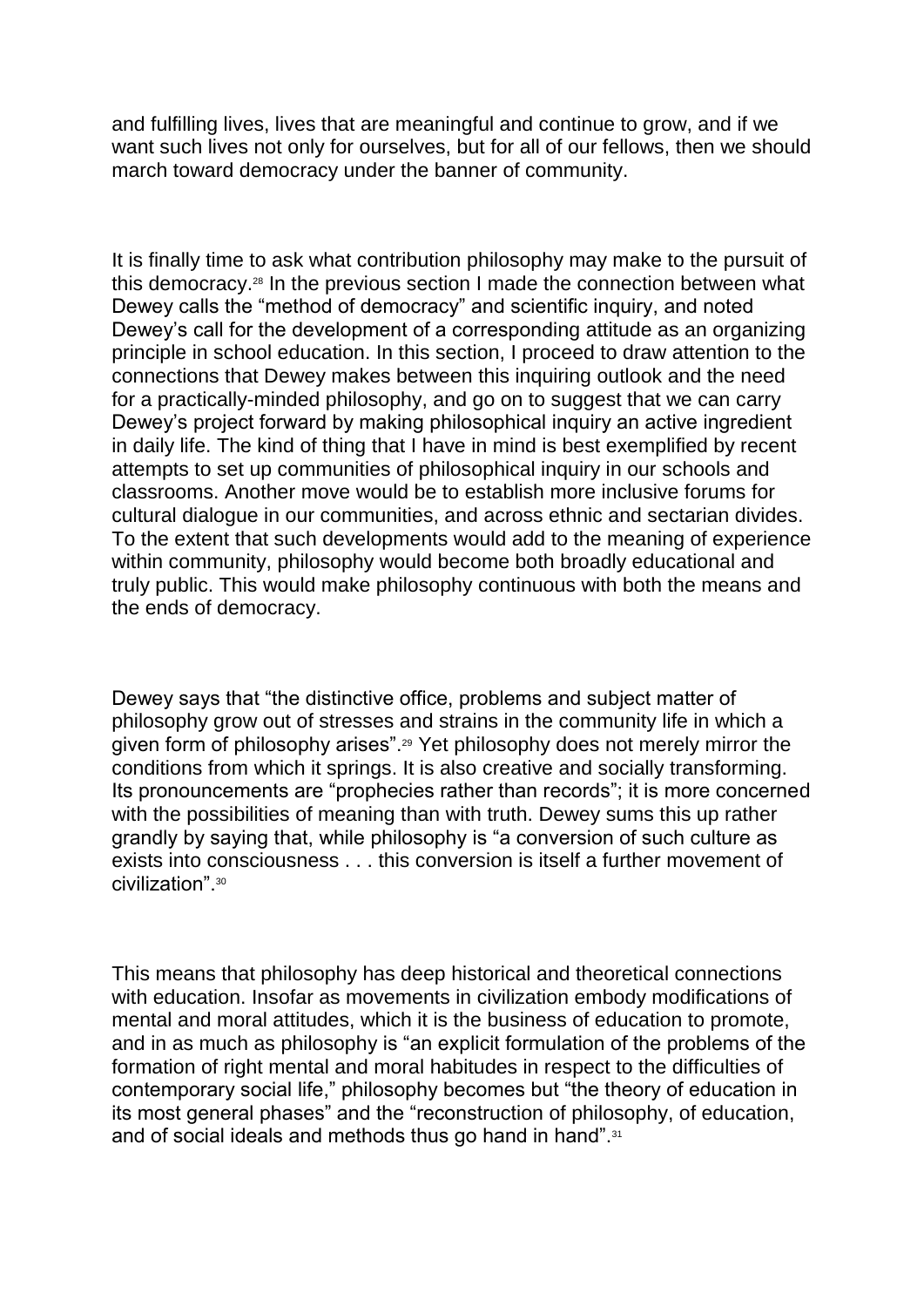If we ask what philosophical transformations would assist the passage from mere political democracy to the life of abundant community, Dewey's basic claim is that we must make philosophy practical. Once again, he begins with the consequences to be drawn from the earlier development of a scientific epistemology:

. . . in the actual course of the development of science, a tremendous change has come about. When the practice of knowledge ceased to be dialectical and became experimental, knowing became preoccupied with changes and the test of knowledge became the ability to bring about certain changes. Knowing, for the experimental sciences, means a certain kind of intelligently conducted doing; it ceases to be contemplative and becomes in a true sense practical. Now this implies that philosophy, unless it is to undergo a complete break with the authorized spirit of science, must also alter its nature. It must assume a practical nature; it must become operative and experimental.<sup>32</sup>

The change in orientation required by an "operative and experimental" philosophy would mean either total abandonment of philosophy's former problems, or at least their radical reconstruction. Such a practically oriented approach would turn us away from endless disputes between realists and idealists, unproductive disagreements over the metaphysics of possible worlds, and the like, towards the more pressing problems of humanity. As Dewey rhetorically asks:

Would it not encourage philosophy to face the great social and moral defects and troubles from which humanity suffers, to concentrate its attention upon clearing up the causes and exact nature of these evils and upon developing a clear idea of better social possibilities; in short upon projecting an idea or ideal which, instead of expressing the notion of another world or some far-away unrealizable goal, would be used as a method of understanding and rectifying specific social ills?<sup>33</sup>

If we go on to ask how this socially oriented philosophy might be developed in the quest for Dewey's Great Community, it is not entirely empty to suggest that its value would depend upon the extent to which it found a place in attempts to think through those problems and issues that bar the path to a more inclusive and liberating community. It is in the nature of such a community that everyone should share in its deliberations, to the extent of their capacity, and that the community should develop the individual's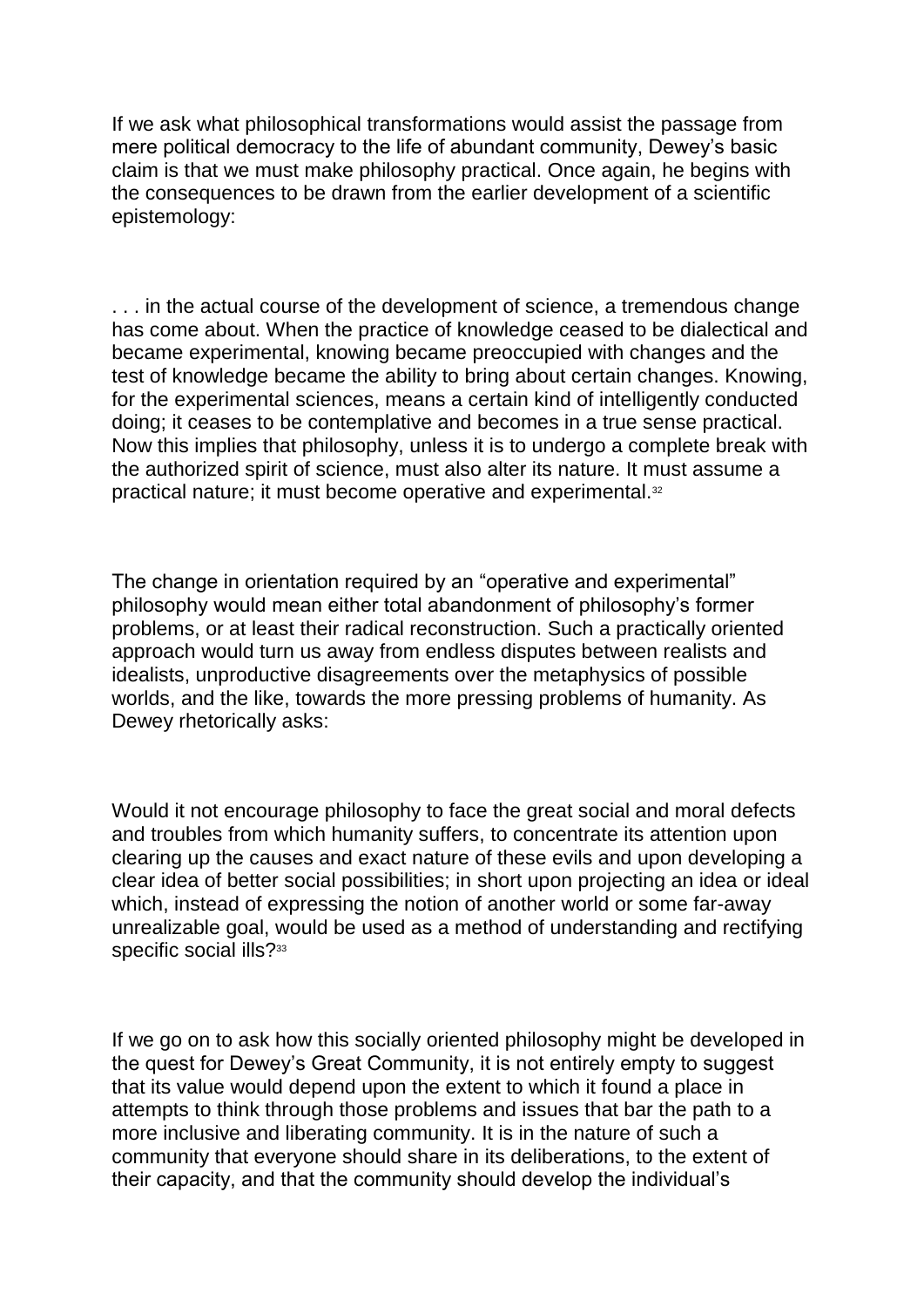capacities to the full. And given that community exists only to the extent that its members are able to participate fully and freely in it, it is clear that philosophical inquiry, in the context of community, should not be thought of as the exclusive prerogative of an educated elite, let alone of professional philosophers. Community makes reflection on how we should think and act, and involvement in social transformation, an inclusive affair.

The educational consequences of this line of thought are staggering. When we ask what kinds of reconstruction would fit philosophical inquiry for its role in community, we can see that they must be ones which make its processes educational and democratic. At least, this follows given the Deweyan ties between democracy, community, education and growth. To say that the processes must be educational means that philosophical inquiry should aim to enrich the ongoing experience of those individuals and groups undertaking it, and to develop those "mental and moral habitudes" that enable people to deal more intelligently with the problems and possibilities of social life. To say that its processes must be democratic means that they should involve open, cooperative, conjoint activity, centering upon face-to-face dialogue which takes as much account of everyone's interests as possible, and comes to be sustained by the efforts of those involved because of a common conscious awareness of the benefit that it imparts.<sup>34</sup>

While I cannot discuss concrete applications here, I should like to record that the educational enterprise to which I have just alluded is hardly untried. Without doubt, the most thorough-going attempt to set philosophy on this course was initiated some thirty years ago by Matthew Lipman under the name of 'Philosophy for Children'. Lipman's conception of philosophy within school education presents the classroom as a community of inquiry, and is as clear a case of the reconstruction of philosophy within community as one could hope to find.<sup>35</sup> In terms of the development of community groups, the influence of Habermas and critical theory might be mentioned. And whatever difficulties attend Habermas' account of the ideal speech community, attempts to turn such work to good account amongst such groups as non-government organizations must be strongly welcomed.36 Other groups with at least somewhat similar aims would include those based on Socratic dialogue, and groups stimulated by British physicist David Bohm's work on dialogue.<sup>37</sup>

No brief tour of the major sites and their connecting pathways can do justice to either the details or the totality of Dewey's thought on democracy, philosophy and education. Still, we have seen enough to make it clear that Dewey has things to say on these matters which are of significant continuing social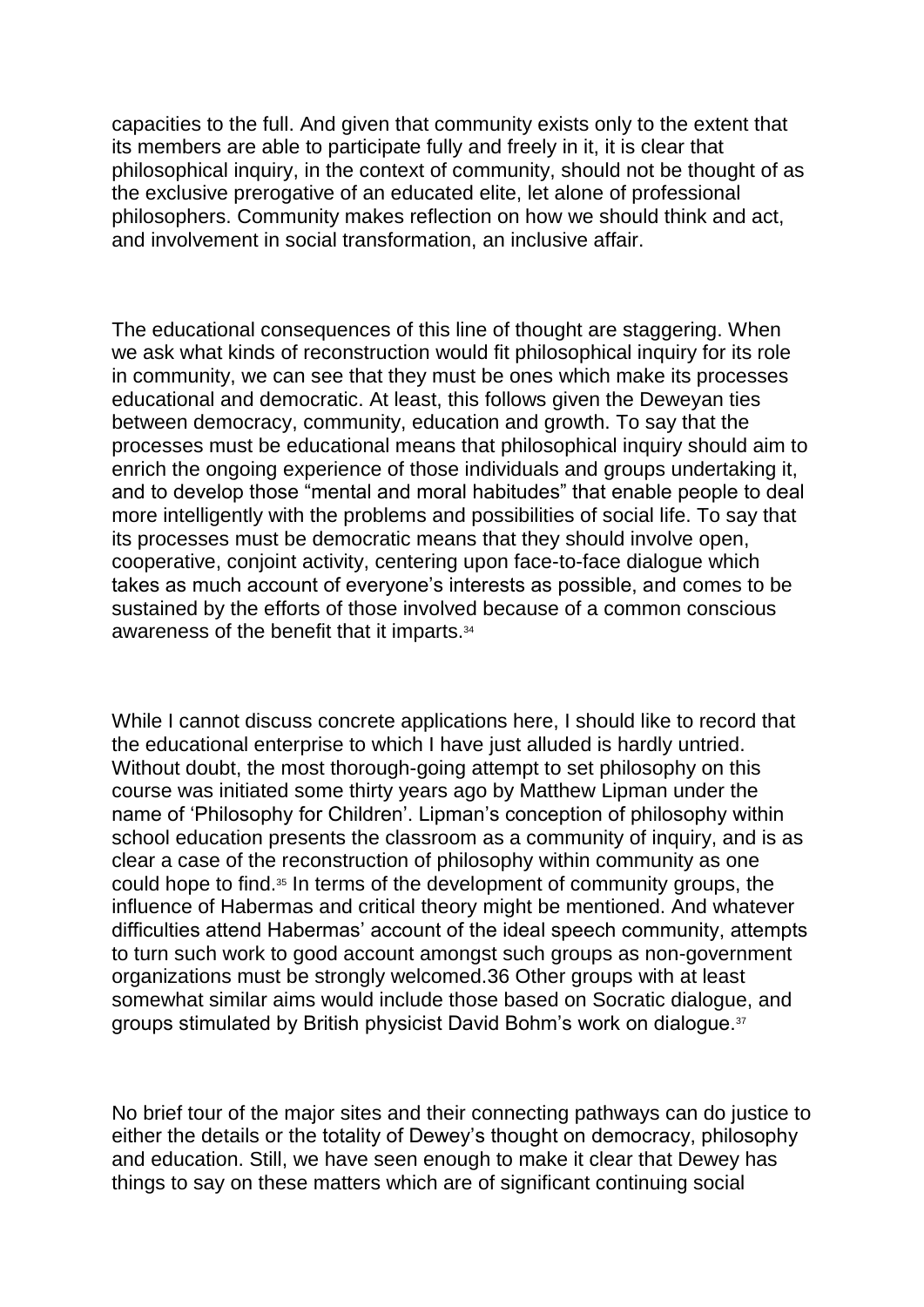importance, and that he should still occupy a place when it comes to the philosophy of democracy and our teaching programs. At the same time, we would fail to teach Dewey well if we thought that his continuing significance lies in merely comprehending his ideas. The deeper lesson to be learnt from Dewey is how to reconstruct them in ways that apply to contemporary social life. And that is a lesson we are just beginning to learn.

1. There has been a recent resurgence of interest in the American pragmatists, and in Dewey in particular. That the reasons for this are connected with the points made above is confirmed by more than one writer who has recently addressed the issue. See for example, Alan Ryan's *John Dewey and the High Tide of American Liberalism* (New York: W.W. Norton & Co., 1995) and Robert B. Westbrook's *John Dewey and American Democracy* (Ithaca: Cornell University Press, 1991). For wider reading exploring connections between contemporary pragmatism and Dewey and the other classical pragmatists, see H.O. Mounce, *The Two Pragmatisms* (New York: Routledge, 1997) and the recent anthologies, *Pragmatism: A Reader* (New York: Vintage Books, 1997), edited by Louis Menard, and *Pragmatism: A Contemporary Reader* (New York: Routledge, 1995), edited by Russell B. Goodman.

2. John Dewey, *The Public and its Problems* (Athens, Ohio: Ohio University Press, 1991), pp. 148-49.

3. John Dewey, *Democracy and Education: An Introduction to the Philosophy of Education* (New York: Collier Macmillan, 1966), p. 87.

4. See Dewey's Freedom and Culture (New York: Capricorn Books, 1963) for an extended discussion of the importance of the interaction between the individual will and the social environment in the development of a truly democractic society, as against a totalitarian one.

5. *Democracy and Education*, p. 83.

6. Ibid., pp. 86-87. Compare also the following passage: "In a search for the conditions under which the inchoate public now extant may function democractically, we may proceed from a statement of the nature of the democratic idea in its generic social sense. From the standpoint of the individual, it consists in having a responsible share according to capacity in forming and directing the activities of the groups to which one belongs and in participating according to need in the values which the groups sustain. From the standpoint of the groups, it demands liberation of the potentialities of members of a group in harmony with the interests and goods which are common. Since every individual is a member of many groups, this specification cannot be fulfilled except when different groups interact flexibly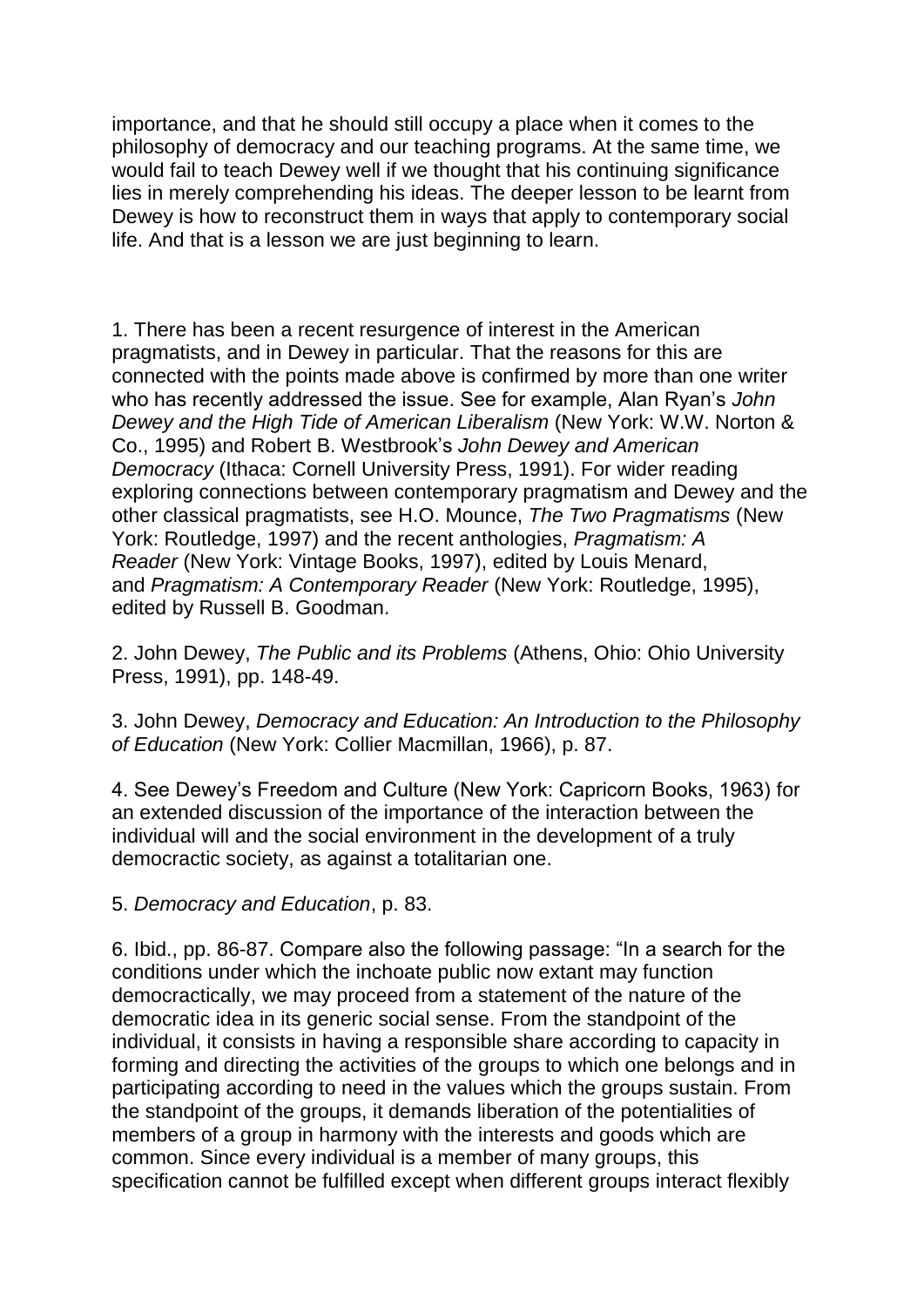and fully in connection with other groups." (*The Public and its Problems*, p. 147.)

7. *The Public and its Problems*, p. 150.

8. If this understanding of consciousness is not readily familiar, it would not be altogether misleading to think of it as akin to the conception of consciousness attached to the once fashionable idea of the "consciousness raising" group.

9. *Ibid*., p. 176.

10. *Ibid*., p. 218.

11. John Dewey, *How We Think* (New York: D.C. Heath, 1933), p. 6.

12. *The Public and its Problems*, p. 184.

13. *Ibid*., p. 177.

14. *Ibid*., p. 218.

15. *Democracy and Education*, p. 76.

16. Aside from being appropriate to Dewey's account of education as the continuous reconstruction of experience, the idea of education as growth also provides a proper contrast with other well-known conceptions of education with which Dewey finds fault. This includes the ideas of education as a preparation, as an unfolding of latent powers, as a training of mental faculties, as learning various subject matters, and as cquiring the heritage of the past.

17. *Ibid*., pp. 28-29.

18. *Ibid*., p. 5.

19. *Ibid*., p. 30.

20. *Ibid*., p. 87.

21. *Ibid*., p. 100. It is important to emphasise the word 'all', as Dewey does here. Many societies have provided for the "mutual intercourse of man with man" amongst the members of a privileged class, and condemned the rest of the populace to servitude. They have simultaneously denied that multitude the possibility of growth in Dewey's sense. On the other hand, as Dewey notes, the institutions and social arrangements that make for such divisions also tend to thwart the continuing growth of even its privileged members. To the extent that this is true, the aim of education cannot be met when such restrictions are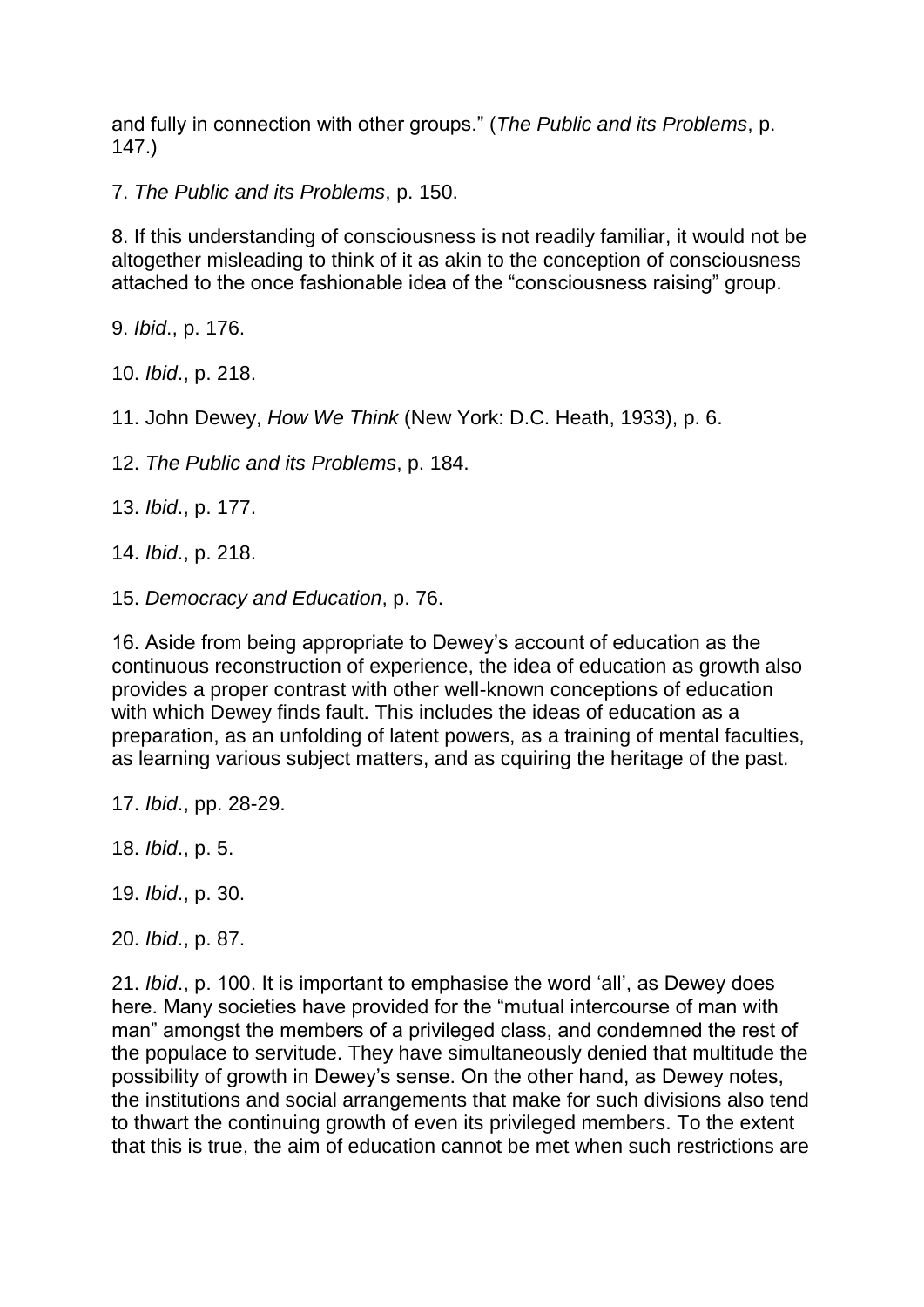applied. Unless the benefits of community are extended to all, the prospects of continuing growth for even the privileged few are going to be diminished.

22. *Freedom and Culture*, p. 128ff.

23. *Ibid*., p. 175.

24. *Ibid*., p. 102.

25. For an extended discussion of the need for the reconstruction of our social and moral thinking along the path first traversed by science, see Dewey's *Reconstruction in Philosophy*, enlarged edition (Boston: Beacon Press, 1948). For Dewey's full treatment of the method of inquiry, see *Logic: The Theory of Inquiry* (New York: Holt, 1938), and for an earlier and easygoing treatment see *How We Think*, revised edition (New York: D. C. Heath, 1933).

26.Ibid., pp. 149-150.

27.Ibid., p. 317. Discussion of the need for the school to provide a model of community life can be found in many other places in Dewey, most famously in *The School and Society*, reprinted in Philip W. Jackson (ed.), *The School and Society and the Child and the Curriculum* (Chicago: University of Chicago Press, 1956).

28. Many topics might be taken up in this connection with Dewey: Dewey's philosophy of "the common man", the philosophical reconstruction of social and moral thinking, the revitalized connections between democracy and pragmatism, or the need for philosophers to be involved in the problems of their day, to take obvious examples. My focus will be on the contribution that philosophy education can make to democracy.

29. John Dewey, *Reconstruction in Philosophy*, 'Introduction: Reconstruction as Seen Twenty-Five Years Later.'

30. John Dewey, *Philosophy and Civilization* (New York: Minton, Balch & Company, 1931), pp. 7-10.

31. *Democracy and Education*, pp. 328-331.

32. *Reconstruction in Philosophy*, p. 121.

33. *Ibid*., p. 124. This does not make philosophy a branch of social science, or a substitute for it, by the way. Rather, it is an attempt to think about our lives and the life of our societies so as to work out more clearly what kind of society we would want, and what lives we should live. 34. In saying these things, I am,